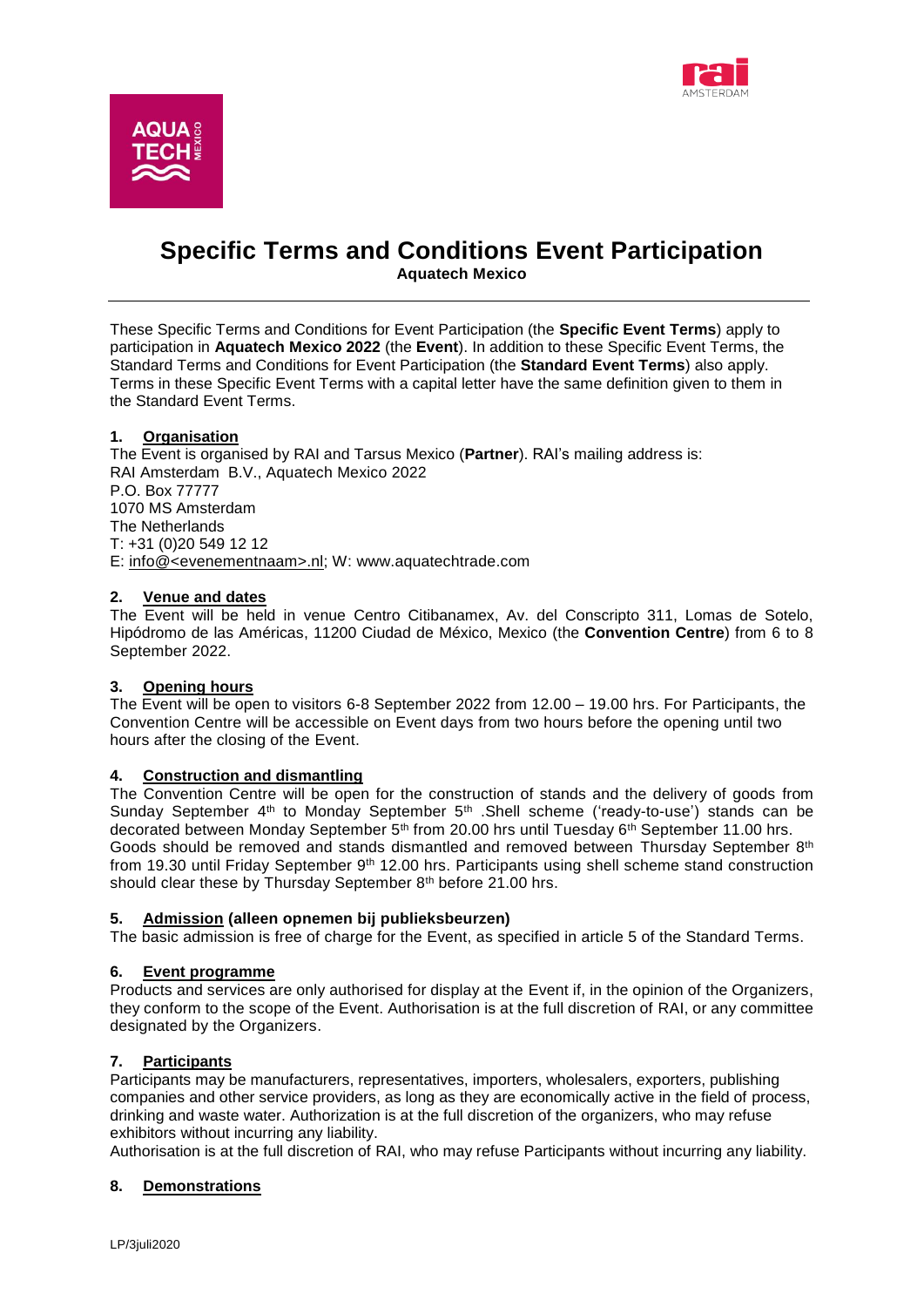Special activities at stands, such as product presentations, performances and shows, may only take place if written permission is granted by the Organizers. Please note that permission must be requested in writing at the latest 30 days before the beginning of the construction period. This permission is subject to various conditions, including that the activity must be situated in such a way that interested visitors do not block the corridor.

# **9. Participation package**

A registration fee is included in the 16% administrative fee that is charged per application. The registration fee is non-refundable. This registration fee includes:

- Name on participants list in the exhibition catalogue
- Name on participants list website of [\(www.aquatechtrade.com/mexico\)](http://www.aquatechtrade.com/mexico)
- Access to the Exhibitor Portal and Web Shop and ability to use several offers from preferred suppliers
- Exhibitor badges (based on the size of the stand)

For each additional party that exhibits within the space rented by a main Participant, a registration fee of USD 300- will be charged to the main Participant. This 'co exhibitor' will receive the same package as the main participant (see mentioned above). Please fill in an additional registration form per co-exhibitor.

# **10. Costs of Stand Space**

The rental price per square metre of floor space is USD 390,- excluding stand construction. Participants which apply before March 1<sup>st</sup> 2022, will receive an early bird rate of USD 375.-. For all stand space less than 16 m2, the use shell scheme stand construction from the organisers is mandatory.

# **11. Stand construction**

The above-mentioned rental fee per square metre of floor space excludes the cost of shell scheme stand construction. Participants who do not wish to use shell scheme stand construction must ensure that their stand has, at least, self-supporting side and rear walls, company name and stand number indication, carpet tiles and (Led)lighting. Participants constructing anything higher or lower than 2.50 metres will have to finish off their stand accordingly, including adjacent stands where applicable.

All participants who do not use a shell scheme stand are required to send their stand design to the RAI for approval. More information regarding stand construction is included in the Accommodation Rules.

Participants may hire a shell scheme stand from the organisers.

## Stand construction

The above-mentioned rental fee per square meter of floor space excludes the cost of a shell scheme stand construction. Participants who do not wish to use shell scheme stand construction must ensure that their stand has the following: Self-supporting back and lateral walls, company name and stand number indication, carpet and lighting. Exhibitors who do not wish to construct their own stand may order shell scheme stand construction, thus saving labour and costs of transport etc. The shell scheme stand construction that the Organizer offers, consists of:

• Back and lateral walls, 1 meter wide (3.28 Feet) by 2.50 meters (8.20 Feet) high. Anodize aluminum and laminated white panels.

- A header sign 30cm wide and 3m long; it includes the company name and booth number.
- A single-phase, double electrical outlet for 1,000 watts (for each 9 m²) 110v 60 cycles.
- 1 White desk
- 2 Chairs
- 1 Wastebasket
- Carpet
- General decoration and illumination of the exposition
- 24-hour perimeter security service
- Cleaning service for aisles and common areas
- Inclusion in the Exhibitor Directory
- Exhibitor badges (one per each 3 m²)
- Advertising and promotion campaign

The price for shell scheme stand construction is US \$ 85.00 per m2 excluding stand rental, 16% administration fee and taxes.